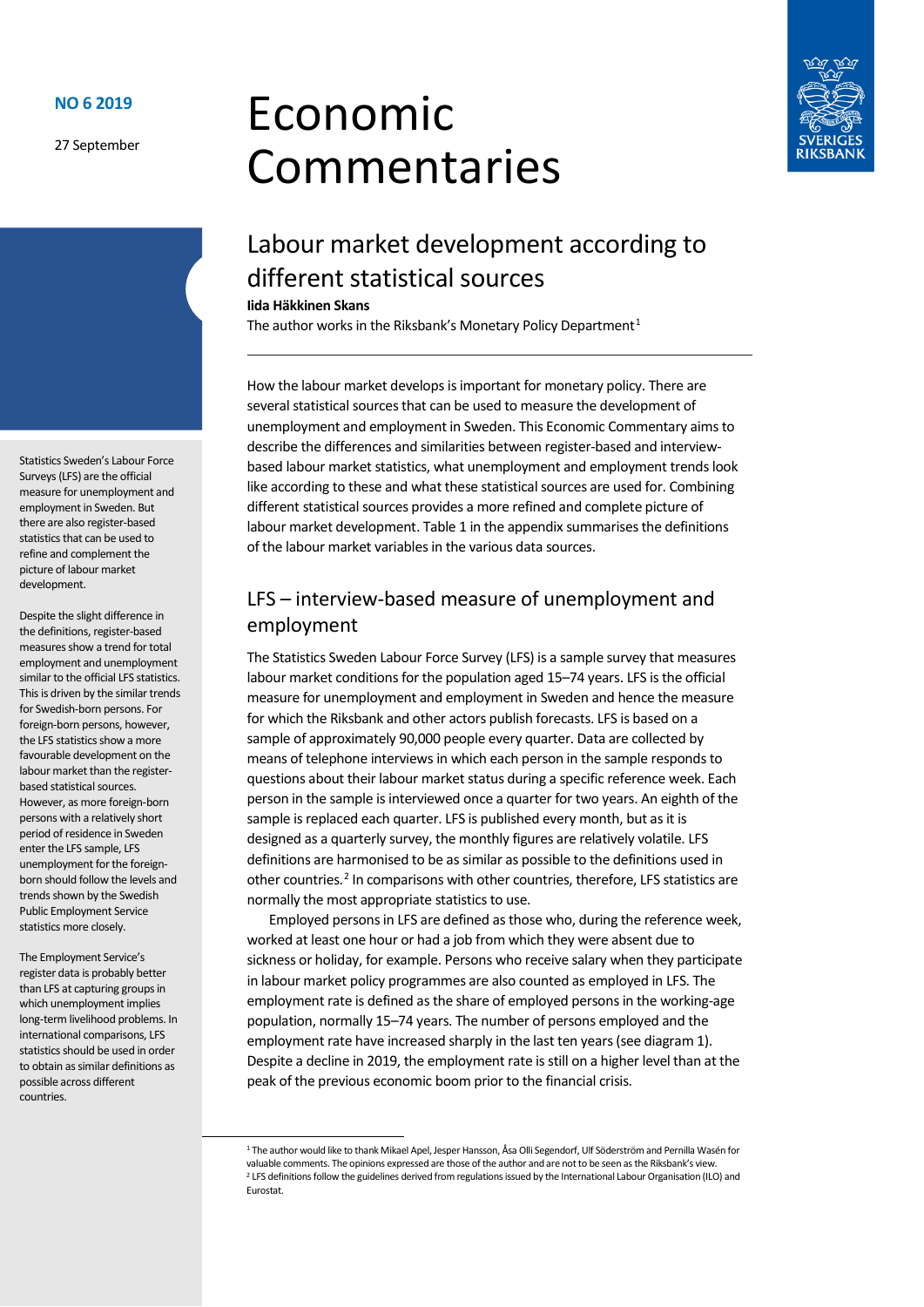Employed persons can be divided into persons in work and persons who were absent from their work. Increased absence among employees leads to fewer hours worked even if employment is unchanged. It is therefore also important to follow the share of persons in work and not just employment. The share of employed persons in work has increased compared with the early 2000s due to a decrease in sickness absence, but has not shown any clear trend over the last ten years (se[e diagram 2\)](#page-1-1). In 2019, the share of employed persons in work has risen while the employment rate has fallen.



<span id="page-1-0"></span>**Diagram 1. Number of employed persons and employment rate according to LFS, 15–74 years** Thousands and per cent of the labour force, seasonally adjusted data

Source: Statistics Sweden

<span id="page-1-1"></span>**Diagram 2. Persons in work, 15–74 years** Per cent of employed persons, seasonally adjusted data



Source: Statistics Sweden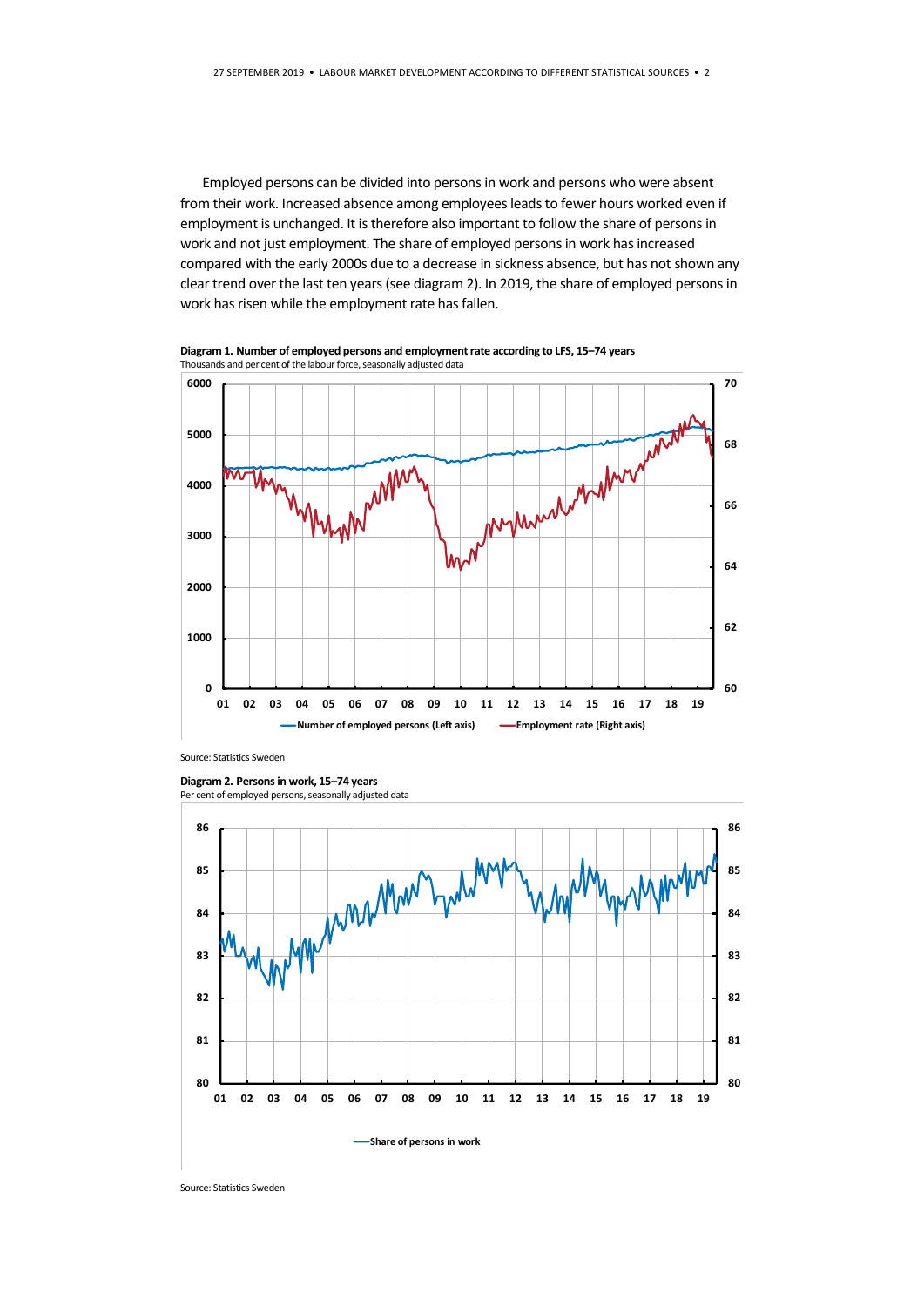Unemployed persons in LFS include those who did not have a job during the reference week but had looked for work during the preceding four weeks and were able to work during the reference week or start within 14 days of the end of the reference week. Unemployed persons also include those who have obtained work starting within three months, assuming that they would have been able to work during the reference week or to start within 14 days of the end of the reference week. Full-time students who have applied for work and could have worked are therefore counted as unemployed persons in LFS. Relative unemployment is defined as the share of unemployed persons in the labour force. The labour force comprises employed and unemployed persons added together. Unemployment has shown a declining trend over the last six years, but has begun to rise again in recent months (se[e diagram 3\)](#page-2-0).

<span id="page-2-0"></span>



Source: Statistics Sweden

Persons who are neither employed nor unemployed in LFS belong to the "Not in the labour force" category. This category includes pensioners, students who don't work or are not looking for work alongside their studies, homeworkers, conscripts and the long-term ill.

#### **The response rate has fallen**

In recent years, LFS has had a problem with falling response rates. In the first half of 2019, non-response was around 50 per cent (se[e diagram 4\)](#page-3-0). In the young people (15–24 years) and foreign-born persons categories, non-response was almost 60 per cent in the first half of 2019. When fewer than half the persons in the sample participate in the survey, questions are raised as to the reliability of the statistics. This may also be an explanation for the volatility in employment and unemployment in recent months. If the non-response is random, the falling response rate implies that, although uncertainty over the development is increasing, LFS still provides an unbiased picture of the labour market. If, on the other hand, the non-response to LFS interviews is not random, the problem is more serious as LFS can then provide a biased picture of the situation on the labour market. For example, LFS would give too bright a picture of employment and unemployment if those who have a job are more inclined to respond to LFS interviews than those who do not work. Statistics Sweden's non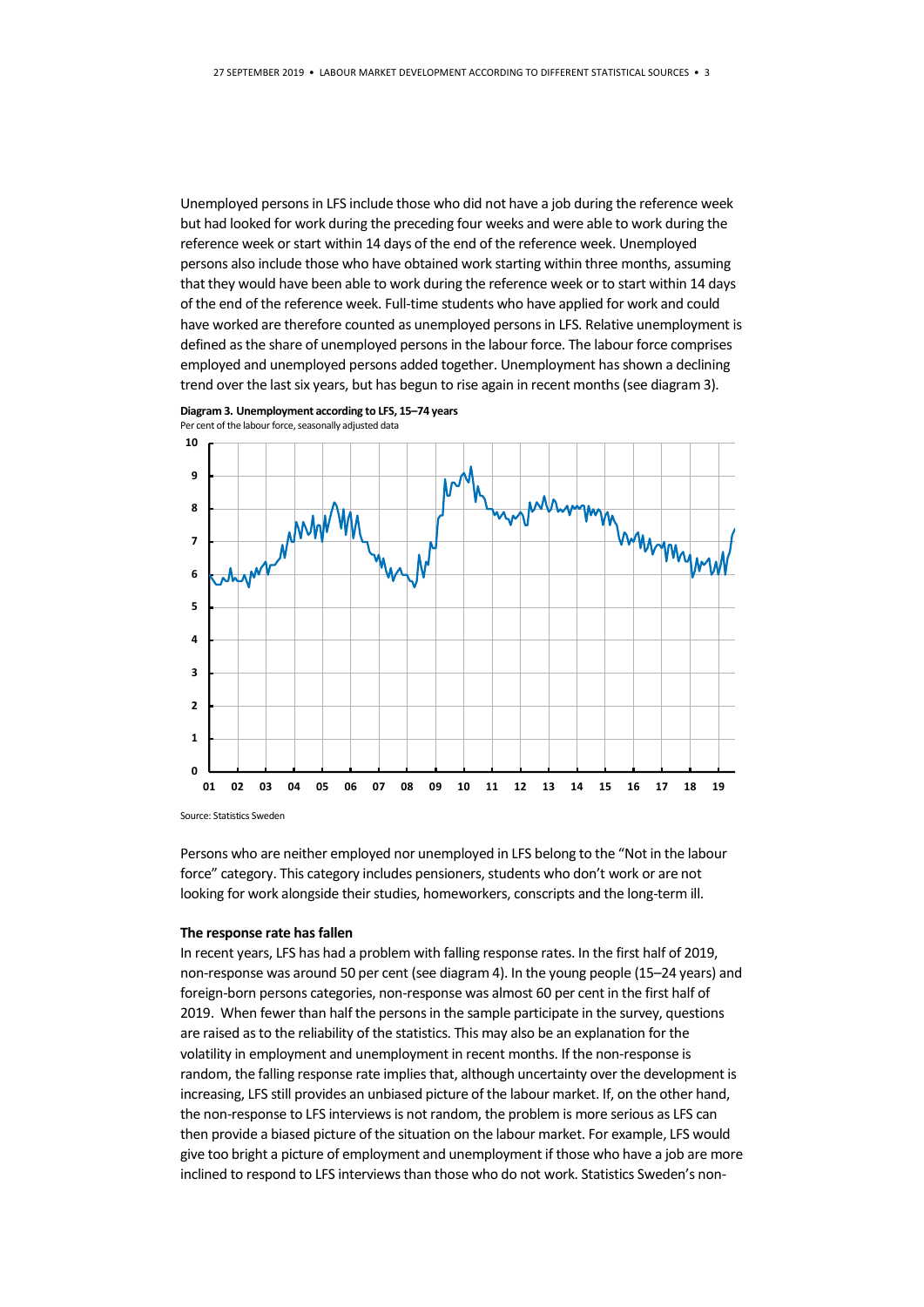response study confirms that this type of non-response bias exists but that the bias varies among different groups. [3](#page-3-1)

A disadvantage with LFS is that the scope for studying labour market development for different groups and regions is limited. This is because LFS is a sample survey in which relatively few people participate, and the smaller the groups of interest are, the more uncertain the statistics become. In addition, a low response rate further increases uncertainty. To obtain a more complete and refined picture of the situation on the labour market, register-based data covering the whole population can be used.



<span id="page-3-0"></span>

Note. Statistics Sweden does not report non-response broken down by country of birth prior to 2016. Source: Statistics Sweden

### Register-based measure of unemployment

There are different types of register data that can be used to complement LFS. An often-used measure of unemployment is persons registered as unemployed at the Swedish Public Employment Service (PES). These statistics are the Employment Service's operational statistics and are used, among other things, for monitoring and evaluating labour market policy and for forecasts of volumes and costs for labour market policy measures. PES unemployment includes both openly unemployed persons and persons participating in programmes with activity support in the 16–6[4](#page-3-2) years age-group.<sup>4</sup> Openly unemployed persons also includes those who work fewer than 8 hours a week on average during one month. In LFS, most of these are counted as employed as one hour's work during the reference week is sufficient to be considered as employed.

PES statistics do not include persons who are looking for work without being registered at the Employment Service. These are largely young people who are not entitled to any compensation from the unemployment insurance and hence lack the incentive to register at

<span id="page-3-2"></span><span id="page-3-1"></span><sup>&</sup>lt;sup>3</sup> On an aggregate level, the relative non-response bias in December 2015 amounted to 1.1 per cent for the employed, 2.9 per cent for the unemployed and -2.7 per cent for the "Not in the labour force" category. This means that the number of employed persons, for example, was estimated to be 1.1 per cent higher among respondents than in the sample as a whole. See Statistics Sweden (2017).<br><sup>4</sup> Persons with subsidised employment are not counted as unemployed in the Employment Service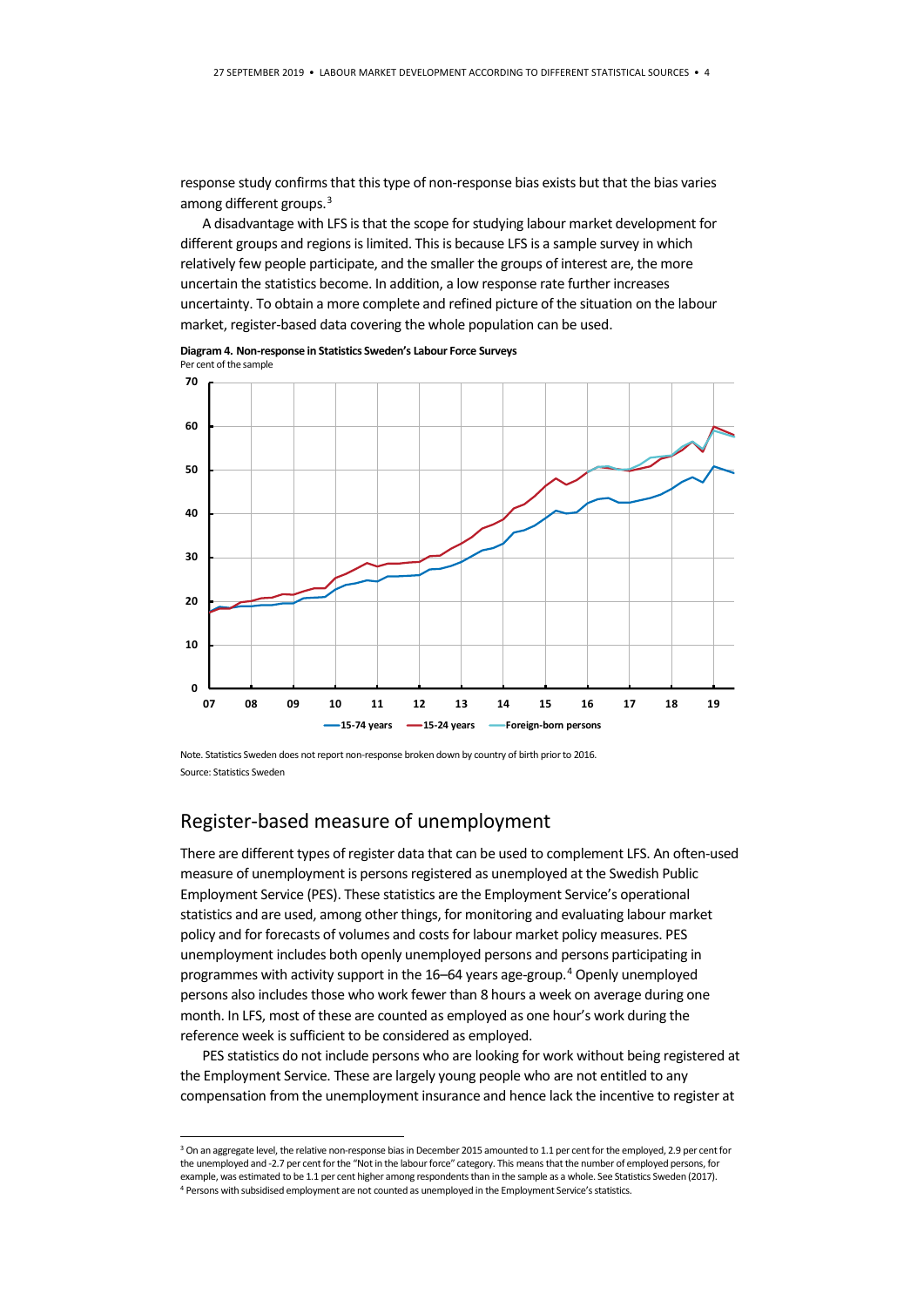the Employment Service. For young people, therefore, PES statistics show lower unemployment than LFS (se[e diagram 5\)](#page-4-0). Among young people who are unemployed according to LFS, less than 30 per cent are registered at the Employment Service. [5](#page-4-1) Most young people are unemployed for a relatively short amount of time and those who are more long-term unemployed are probably captured by PES statistics as well.

In total, about 60 per cent of the unemployed persons in LFS are also registered as unemployed at PES. As the definition of unemployment is not the same, there are registered unemployed persons at PES who are counted as employed or outside the labour force in LFS just as there are unemployed persons in LFS who are not registered as unemployed at PES. $^{\rm 6}$  $^{\rm 6}$  $^{\rm 6}$ Despite the differences in definitions, the development of total unemployment rate and of the total number of unemployed persons according to LFS and according to PES has been relatively similar over time (se[e diagram 6\)](#page-5-0).

#### <span id="page-4-0"></span>**Diagram 5. Unemployment among young people according to LFS and the Swedish Public Employment Service (PES)**



Per cent of the labour force, seasonally adjusted data

Sources: Statistics Sweden and the Swedish Public Employment Service.

<span id="page-4-1"></span><sup>&</sup>lt;sup>5</sup> See Statistics Sweden (2018).

<span id="page-4-2"></span><sup>6</sup> See Statistics Sweden (2016).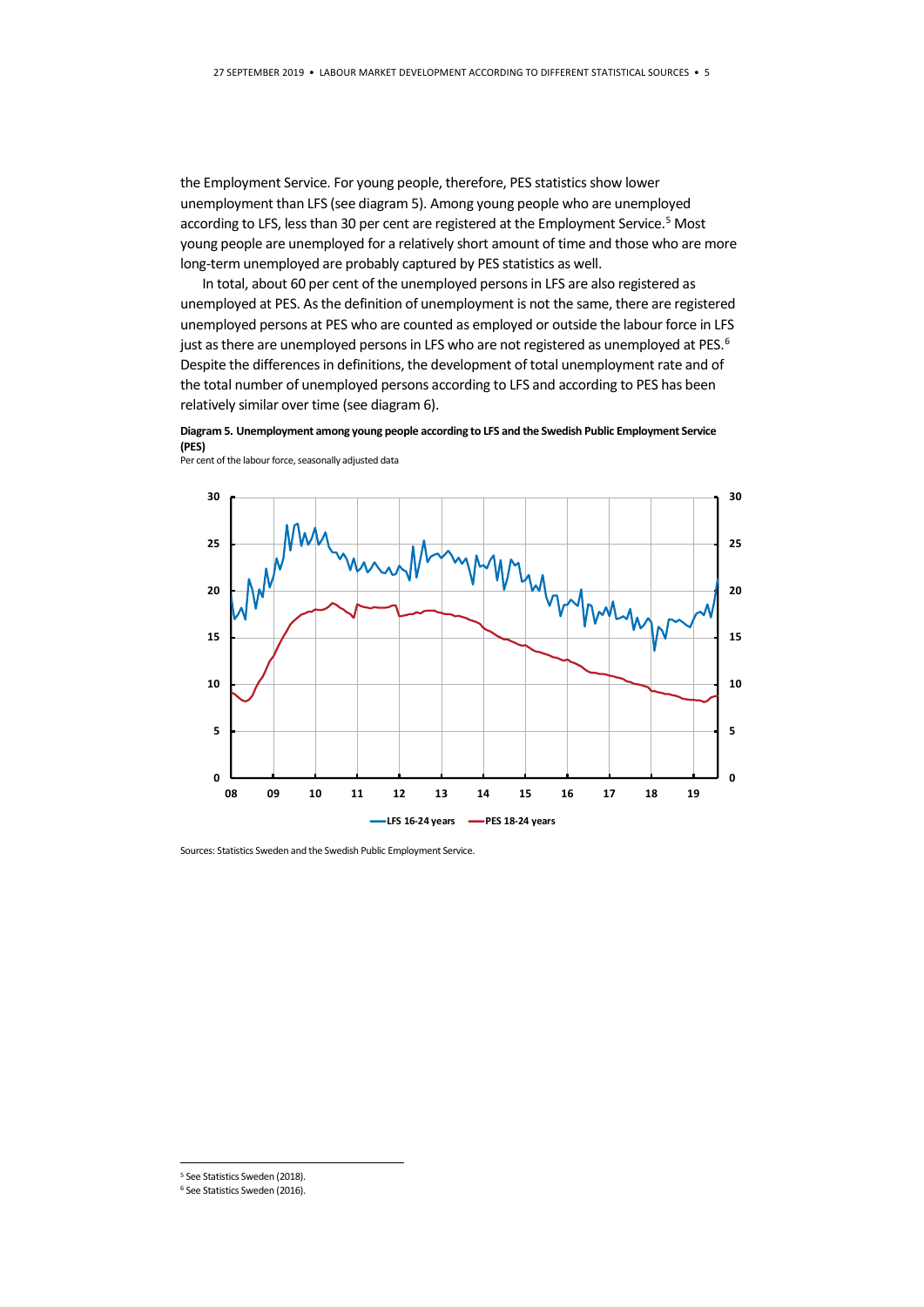

<span id="page-5-0"></span>**Diagram 6. Unemployment 16–64 years according to LFS and the Employment Service (PES)** Per cent of the labour force, seasonally adjusted data

Source: Statistics Sweden and the Swedish Public Employment Service.

**LFS and PES statistics provide different pictures of unemployment for foreign-born persons** The advantage of PES statistics is that it is easier to study different demographic groups when the statistics contain all those registered and not just a sample. In addition, PES statistics are good at capturing groups for which unemployment implies livelihood problems. Thisis because a person must be registered at the Employment Service in order to receive compensation form the unemployment insurance and because many municipalities require those who do not have work and are fit for work to be registered at the Employment Service in order to receive income support. At the same time, however, unemployment is underestimated in groups that have no incentive to register at the Employment Service, such as young people. PES statistics may also overestimate unemployment for certain groups that are registered but are not actively looking for work according to the LFS definition (for example due to temporary impediment).

For Swedish-born persons (16–64 years), LFS and PES statistics show similar levels and trends of unemployment (se[e diagram 7\)](#page-6-0). For foreign-born persons, however, LFS shows a more positive development of the unemployment than PES statistics. According to PES, unemployment rose among foreign-born persons in 2008–2017 and has fallen somewhat since then. According to LFS, unemployment rose among foreign-born persons in 2009–2010 by approximately the same as according to PES, but has since then been largely unchanged. An important explanation for the difference is that newly arrived refugees are not included in the LFS sample while most refugees who do not have a job when they obtain a residence permit are registered at the Employment Service in order to participate in establishment initiatives. Therefore, PES statistics probably provide a more accurate picture of unemployment among refugee migrants with a relatively short period of residence. Furthermore, the fact that the LFS non-response is substantial among the foreign-born raises fears regarding how well LFS measures labour market development for foreign-born persons. When more foreign-born persons with a relatively short period of residence in Sweden enter the LFS sample, unemployment for foreign-born persons should follow the levels and trends shown by PES statistics more closely. Most recently, unemployment among the foreign-born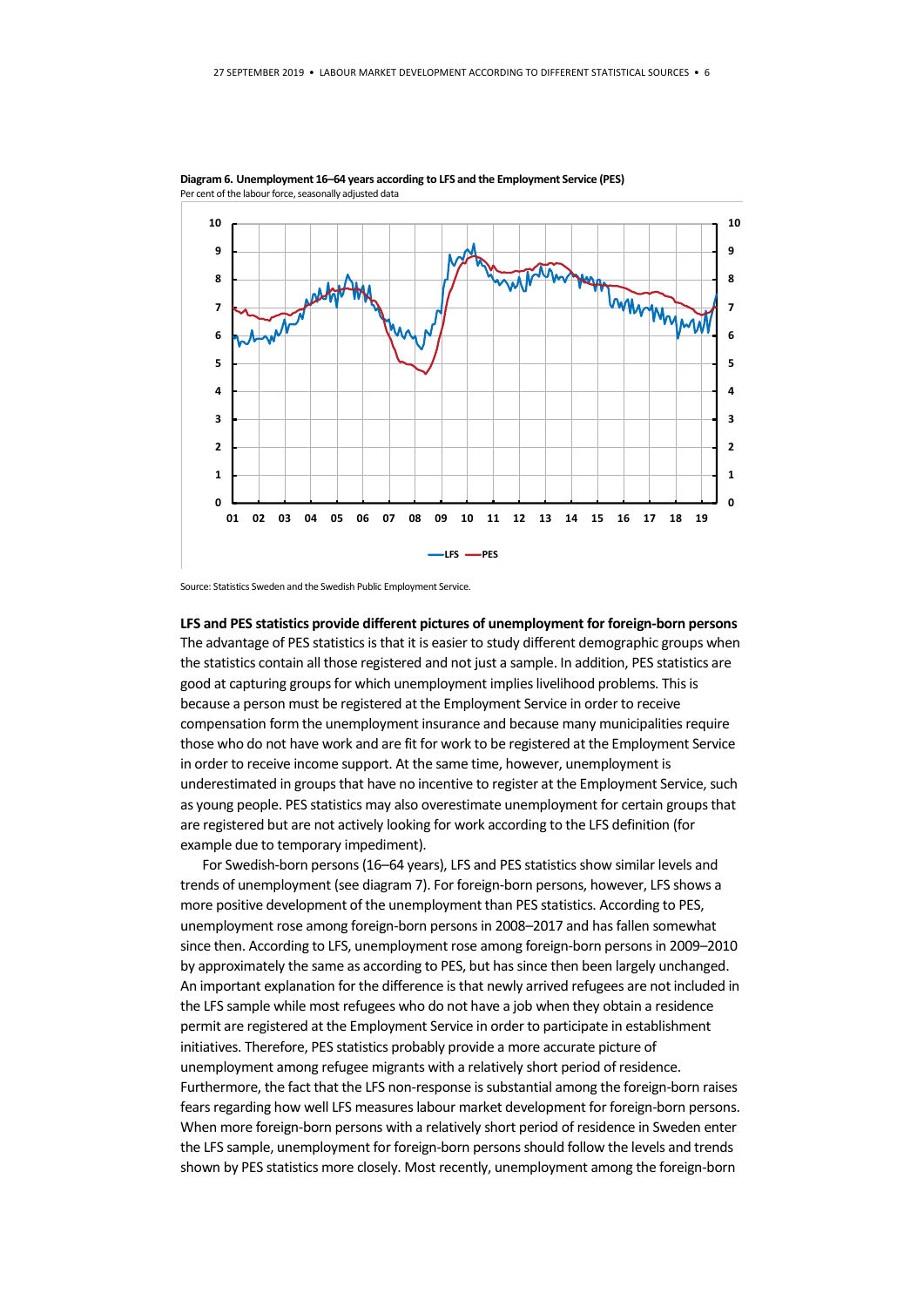has risen in accordance with both measures and the difference in unemployment level between the statistical sources has decreased somewhat. LFS unemployment for the foreignborn is very volatile, however, making it difficult to interpret short-term changes.

<span id="page-6-0"></span>**Diagram 7. Unemployment among Swedish-born and foreign-born persons according to LFS and PES, 16–64 years** Per cent of the labour force, seasonally adjusted data



Sources: Statistics Sweden and the Swedish Public Employment Service.

#### RAMS – Register-based measure of employment

There are also register-based measures of employment. Register-based labour market statistics (RAMS) provide annual information about employment among the population based on administrative data. The advantage of RAMS is that it is possible to study developments for different groups and regions as the statistics cover the entire working-aged resident population in Sweden. RAMS measures the employment status of individuals in November and this is based on the Swedish Tax Agency's income statement register and income tax returns as there is no data on hours worked. To be defined as employed, the person must have a gross income over a limit value.<sup>[7](#page-6-1)</sup> These limit values correspond to the lowest incomes for employed persons in different age-groups in the LFS sample who have responded in the survey during October and November. Therefore, employment according to RAMS should correspond approximately to the employment level for the same age-groups in LFS in November.

As RAMS covers the entire population, there is no sample uncertainty and it is possible to study many different sub-groups. But since the LFS sample is used to derive the income limits for employed persons in RAMS, the figures are affected by the uncertainty in LFS. Those who only work for part of the year and have a loose connection to the labour market face the greatest risk of being incorrectly classified. [8](#page-6-2) RAMS also has a relatively long time-lag compared with LFS as data are released 11 months after measurements are taken. RAMS can therefore not be used to study the labour market in real time nor for economic forecasts.

<span id="page-6-1"></span> <sup>7</sup> To calculate the limit values, data are used on sex, age, number of income statements, period of employment on income statement and whether the person is self-employed or not.<br><sup>8</sup> For natural reasons, persons who receive wage disbursements as cash in hand, i.e. when the employer does not submit an income

<span id="page-6-2"></span>statement to the Tax Agency, are classified as "not gainfully employed".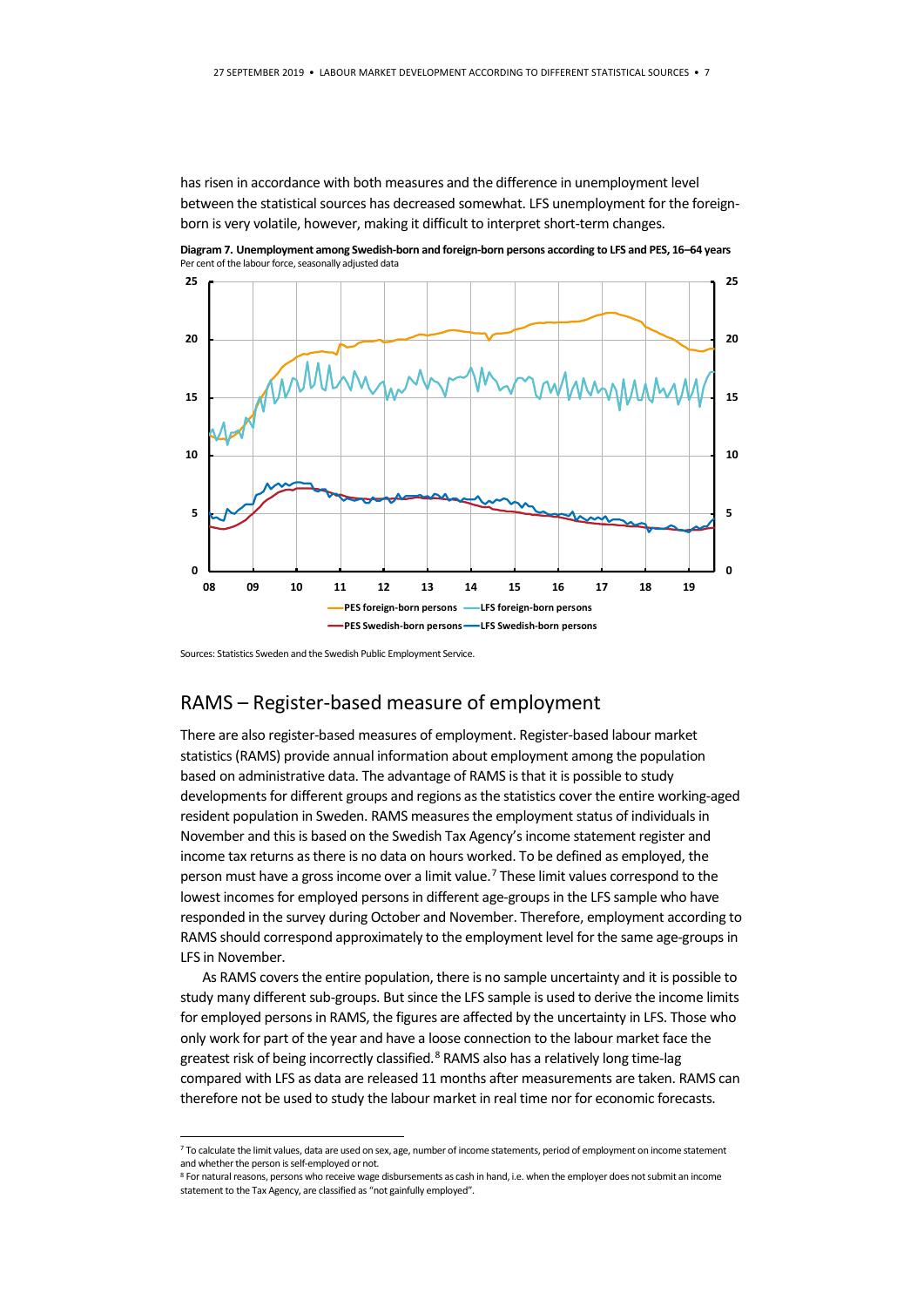However, data from RAMS are often used in labour market research and structural analyses of the labour market.

The employment rate according to RAMS and LFS November measurements for 16–64 year-olds shows a relatively similar development, but not the same level (se[e diagram 8\)](#page-7-0).<sup>[9](#page-7-1)</sup> The difference in the employment rate between LFS and RAMS is due to differences in the employment rate for foreign-born persons (se[e diagram 9\)](#page-8-0). For the Swedish-born, the employment rate according to LFS and RAMS is very similar. For the foreign-born, LFS produces a significantly higher employment rate than RAMS. Foreign-born persons have lower employment intensity, i.e. they work full-time and the whole year to a lower degree, and hence have lower annual earnings than Swedish-born persons. Consequently, foreignborn persons are more often classified as "non-employed" in RAMS. The derivation of employment figures in RAMS do not take birth region into account, and the income limits are therefore the same for foreign-born and Swedish-born persons.



<span id="page-7-0"></span>**Diagram 8. Employment rate, 16–64 year-olds according to RAMS and LFS in November.**  Per cent of the population

Source: Statistics Sweden

<span id="page-7-1"></span> <sup>9</sup> The figure shows the employment rate for 16–64 year-olds because RAMS employment for persons over the age of 65 is not completely comparable over time.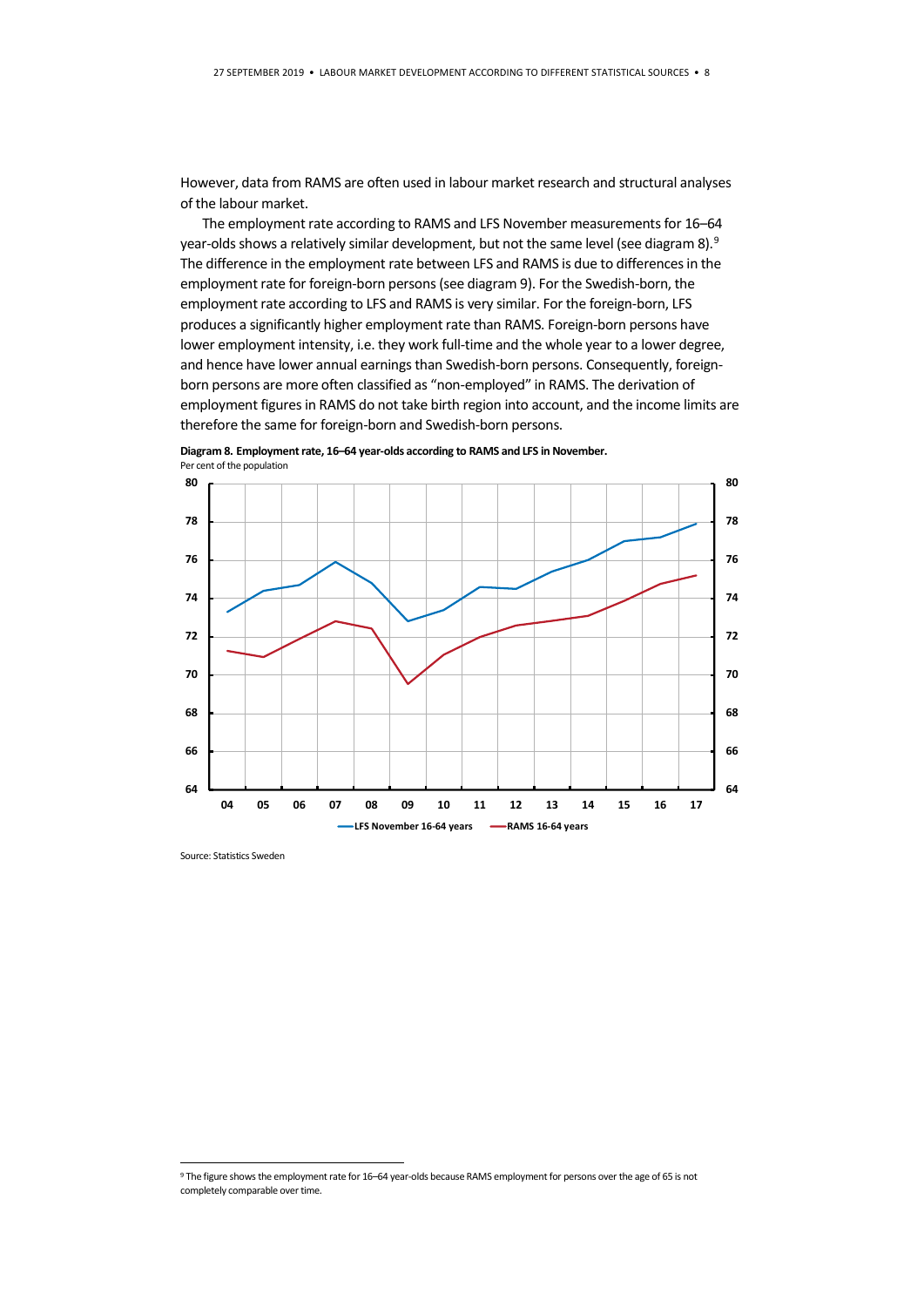

<span id="page-8-0"></span>**Diagram 9. Employment rate according to RAMS and LFS in November for Swedish-born and foreign-born persons, 16–64 years**

Source: Statistics Sweden

### Conclusions

Total unemployment and employment rates have shown relatively the same development over time regardless of whether these are studied using Statistics Sweden's Labour Force Surveys (LFS) or register-based measures. This applies even if we study how the situation on the labour market has developed for Swedish-born persons. For foreign-born persons, however, LFS show a more favourable development on the labour market than registerbased measures. This is due in part to the LFS sample not containing persons who have been in the country for a short length of time and to the rapid change in the population structure as a result of refugee immigration. When more foreign-born persons with a relatively short period of residence in Sweden enter the LFS sample, unemployment for foreign-born persons should follow the same levels and trends shown by the Swedish Public Employment Service (PES) statistics more closely.

The employment rate for foreign-born persons is also significantly higher according to LFS than according to register-based labour market statistics (RAMS), and the difference has been relatively unchanged over the past ten years. Foreign-born persons have lower employment intensity and hence lower annual earnings than Swedish-born persons. Consequently, foreign-born persons are more often classified as "non-employed" in RAMS. To a certain extent, the difference between LFS and RAMS may decrease over time when the LFS sample includes more foreign-born persons with a relatively short period of residence.

LFS has had problems with a falling response rate in recent years. In 2019, non-response has been over 50 per cent for the first time, which raises questions as to how reliably LFS measures the situation on the labour market. It is therefore important to also follow other statistical sources to obtain a more refined and complete picture of the labour market development. Since January 2019, employers must submit a monthly employer's return on the individual level to the Swedish Tax Agency. The employer's return contains data on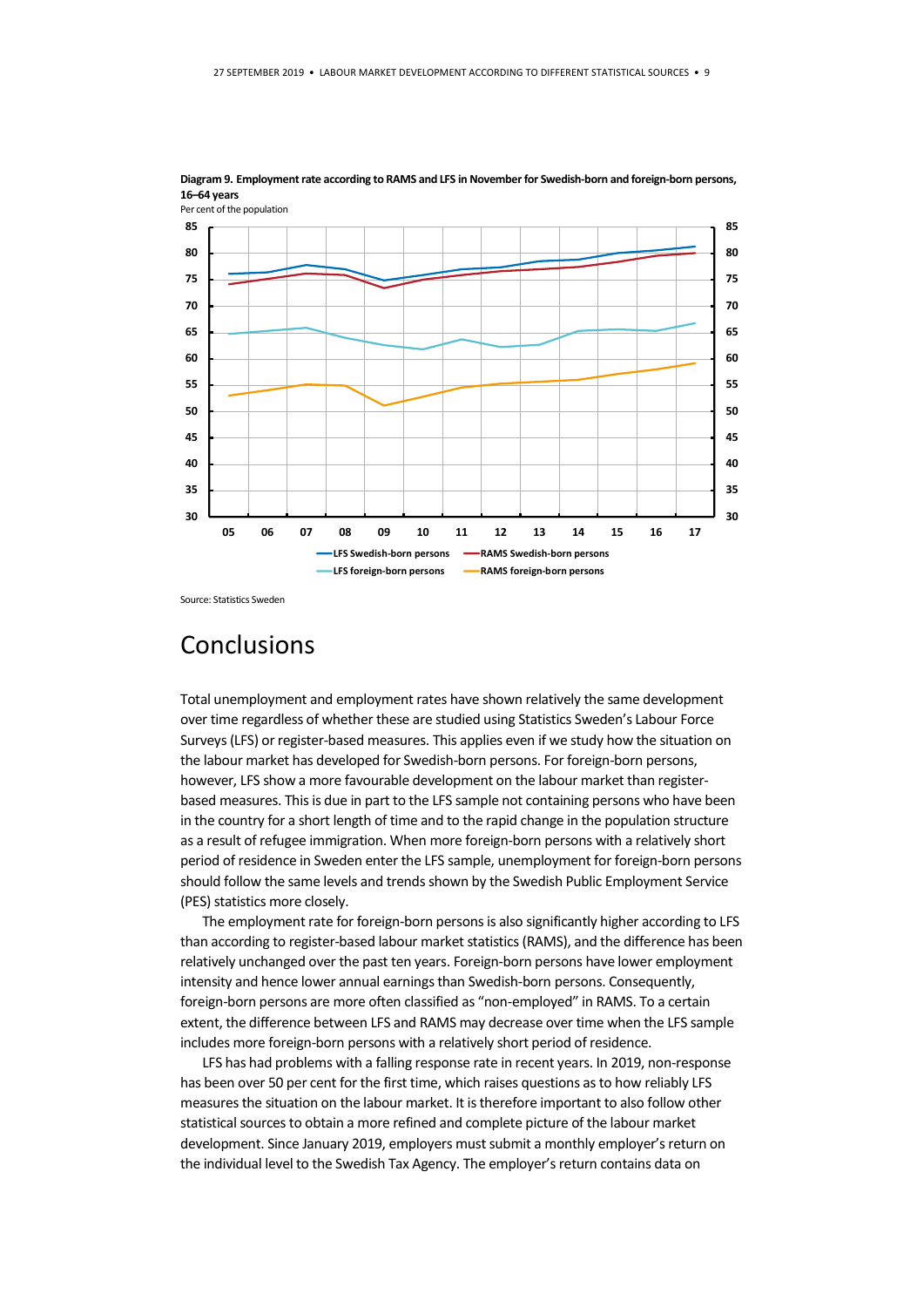disbursed salary and deducted income tax for each employee. In future, these statistics could supply register-based data on the total number of employees almost in real time.

## References

Statistics Sweden (2016), "Jämförandestudie AKU och Af 2015", Arbetsmarknad och utbildning 2016:2.

Statistics Sweden (2017), "Analys av bortfallsbias avseende Arbetskraftsundersökningarna", Arbetsmarknad och utbildning, Bakgrundsfakta 2017:1.

Statistics Sweden (2018), "Jämförandestudie AKU och Af 2016 – Arbetslöshetstid i Arbetskraftsundersökningarna (AKU) och tid utan arbete på Arbetsförmedlingen (Af)".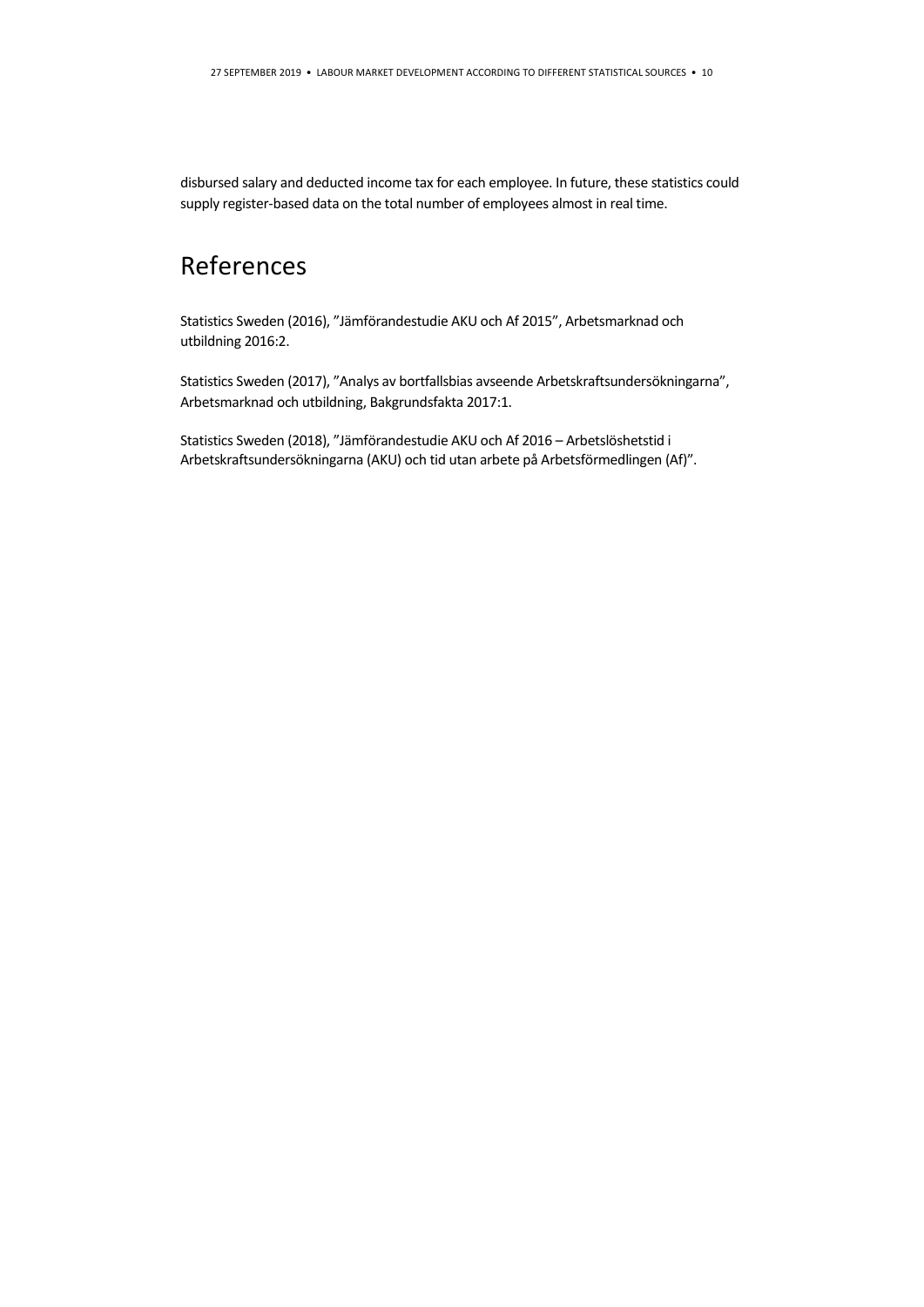# Appendix

#### **Tabell 1. Definitions and description of different labour market statistics**

| Statistical source                                                     | Description                                                                                                                                                                                                                                                                                                                                                                                                                                                                                                                                                                                 |
|------------------------------------------------------------------------|---------------------------------------------------------------------------------------------------------------------------------------------------------------------------------------------------------------------------------------------------------------------------------------------------------------------------------------------------------------------------------------------------------------------------------------------------------------------------------------------------------------------------------------------------------------------------------------------|
| <b>Statistics Sweden's Labour</b>                                      | Interviews, sample, 15-74 years, published every month,                                                                                                                                                                                                                                                                                                                                                                                                                                                                                                                                     |
| <b>Force Survey (LFS)</b>                                              | used in forecasts, for example.                                                                                                                                                                                                                                                                                                                                                                                                                                                                                                                                                             |
| Unemployment                                                           | Unemployed persons who did not have a job during the<br>reference week but had looked for work during the preceding<br>four weeks and were able to work during the reference week<br>or start within 14 days of the end of the reference week.<br>Unemployed persons also include those who have obtained<br>work starting within three months, assuming that they would<br>have been able to work during the reference week or to start<br>within 14 days of the end of the reference week. Relative<br>unemployment is defined as the share of unemployed<br>persons in the labour force. |
| Employment                                                             | Employed persons are defined as those who, during the<br>reference week, worked at least one hour or had a job from<br>which they were absent due to sickness or holiday, for<br>example. The employment rate is the share of employed<br>persons in the population.                                                                                                                                                                                                                                                                                                                        |
| Labour force                                                           | The number of unemployed persons plus the number of<br>employed persons.                                                                                                                                                                                                                                                                                                                                                                                                                                                                                                                    |
| <b>Swedish Public</b><br><b>Employment Service</b><br>statistics (PES) | Register data from operational statistics, total, 16-64 years,<br>published every month, used to monitor labour market<br>policy, for example.                                                                                                                                                                                                                                                                                                                                                                                                                                              |
| Unemployment                                                           | Persons registered as unemployed at PES (openly<br>unemployed and job-seekers in programmes with activity<br>support). Openly unemployed persons also includes those<br>who work fewer than 8 hours per week on average. Relative<br>unemployment is defined as the share of unemployed<br>persons in the register-based labour force.                                                                                                                                                                                                                                                      |
| Labour force                                                           | Number of persons registered as unemployed plus employed<br>persons according to RAMS. Night population is used in<br>regional analysis. Data on the number of employed persons<br>refer to November in the most recent year available, while<br>the data on the number of job-seekers are updated every<br>month.                                                                                                                                                                                                                                                                          |
| <b>Register-based labour</b><br>market statistics (RAMS)               | Register data based on income statements and income<br>returns, total, 16-74 years, published once a year, used in<br>labour market research and structural analyses, for example.                                                                                                                                                                                                                                                                                                                                                                                                          |
| Employed persons (gainfully<br>employed persons)                       | Employment status is calculated based on income statements<br>and declared income. Gainfully employed persons include<br>persons who have declared income from business activities<br>and persons with income statements that have salary income<br>above a limit value. Employment status is measured once a                                                                                                                                                                                                                                                                               |